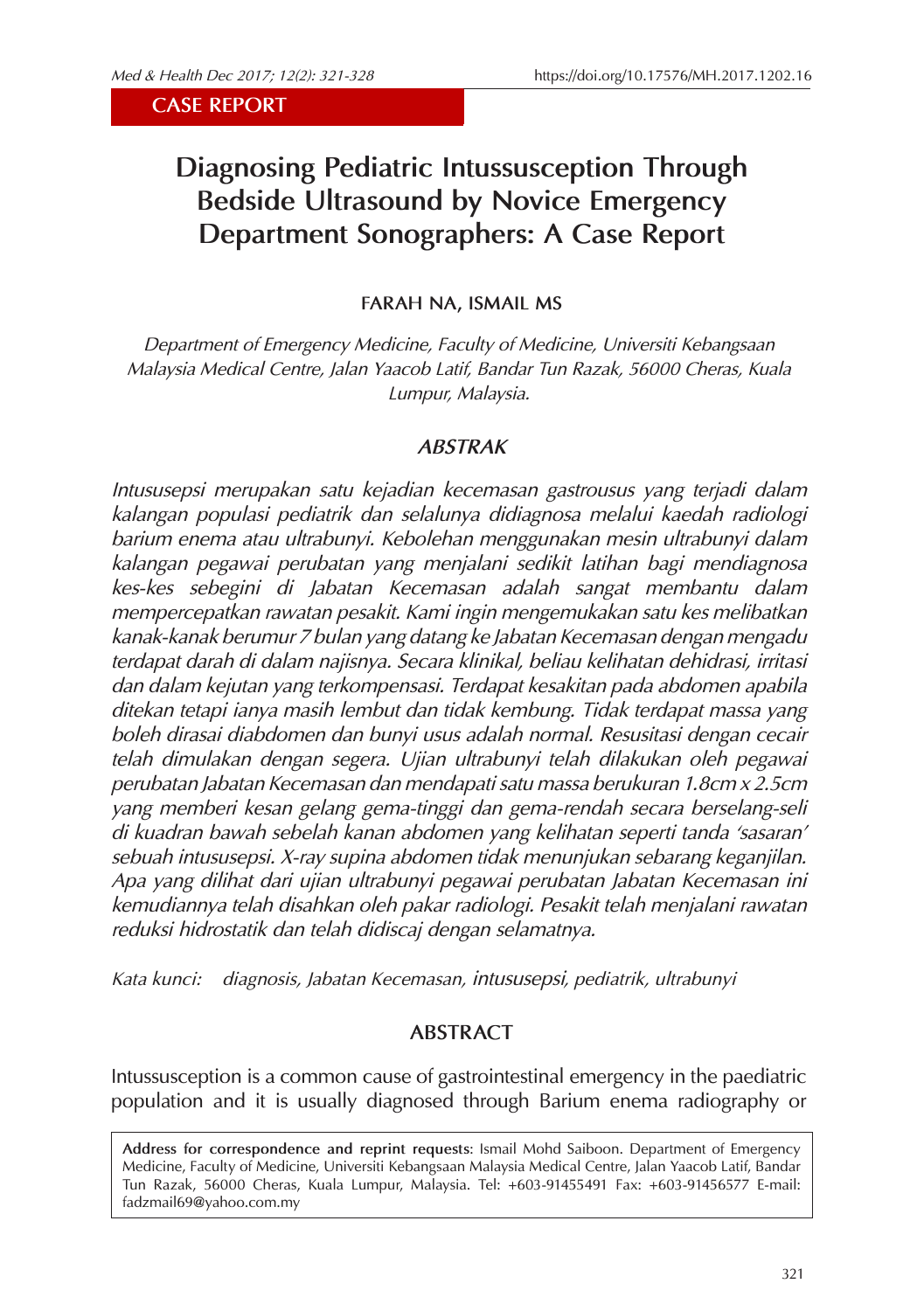ultrasound. The skill of using an ultrasound by a minimally trained medical officer in diagnosing this cases in the Emergency Department are very helpful and expedite the management. We present the case of a 7-month-old girl who presented to Emergency Department (ED) with the chief complaint of passing blood in stool. Clinically she was dehydrated, irritable and in compensated shock. There was generalised tenderness per abdomen but it was soft and not distended. There was no palpable mass and bowel sound normal. Immmediate fluid resuscitated commenced. Bedside abdominal ultrasound performed by ED medical officer showed a 1.8 cm x 2.5 cm mass of alternating hypo-echoic and hyper-echoic rings at the right lower quadrant, consistent with the 'target' sign of intussusception. Supine plain abdominal X-ray did not reveal any abnormality. The ultrasound finding of intussusception was later confirmed by the radiologist. She underwent immediate hydrostatic reduction and was discharged well.

Keywords: diagnosis, Emergency Department, intussusception, paediatric, ultrasound

# **INTRODUCTION**

The diagnosis of intussusception in a child presenting with vague symptoms is always very challenging for the Emergency Physicians. Barium enema used to be the gold standard for diagnosis (Ramsay & Halm 2014). Ultrasound has emerged as a valuable tool for the diagnosis of pediatric intussusception (Chen & Baker 2007). The use of bedside ultrasound in the diagnosis of pediatrics intussusception first appeared in the literature in the 1980's but now there are overwhelming case reports on physicians successfully diagnosing this condition at bedside. In a case series by Shanbogue et al. (1994) performed between 1980 and 1989, ultrasound had a reported sensitivity and specificity as high as 98.5% and 100% respectively in diagnosing intussusception (Shanbogue et al. 1994). The use of ultrasound is particularly attractive in the pediatrics population as it carries no radiation risk, painless and non-invasive hence negating the need for sedation (Gale et al. 2016).

This begets the question whether ultrasounds performed at bedside by novice sonographers are comparable in term of sensitivity and specificity to those performed by trained diagnostic radiologists. Here, we present a case of a 7-month-old child who had blood in stools. An ultrasound diagnosis of intussusception was made at bedside by a resident medical officer. This lead to expedited consultation with paediatric surgeon and successful hydrostatic reduction.

# **CASE REPORT**

A 7-month-old girl with no prior medical illness presented to Emergency Department (ED) with chief complaint of passing blood in stool. The child was irritable, had reduced level of activity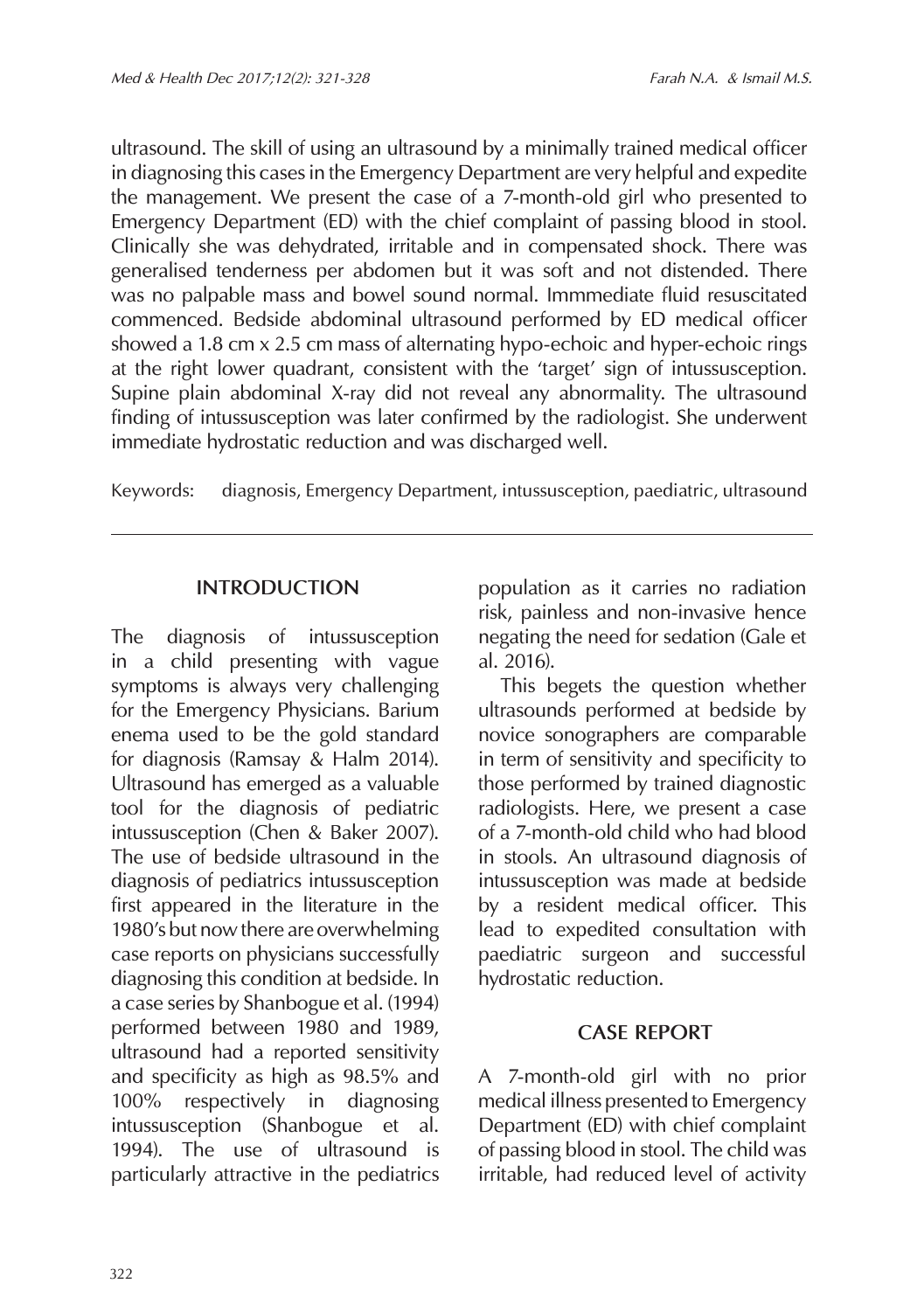and reduced feeding for the past 12 hrs prior to presentation. She vomited twice but it was not associated with fever, diarrhoea or urinary symptom. Her mother also noticed that her urine has become very concentrated. The child had no contact with any sick person and had no recent travelling history.

On examination the child appeared lethargic and dehydrated. She was in distress during paroxysm of pain but remained relatively well in between attacks. Vitals signs were as follows: blood pressure of 106/60 mmHg, pulse rate of 140 beats/min, respiratory rate of 30 breaths/min, temperature of 37.5°C and she was saturating at 98% under room air. The mucosa appeared dry and coated. Tips of fingers were cold with capillary refill time of 2 seconds and moderate pulse volume. Tonsils were not enlarged. Lungs and heart auscultation was unremarkable. Abdomen was soft and not distended but there was generalised tenderness. No mass was palpable and bowel sounds were normal on auscultation. There was blood stained faeces on the child's diapers. The remainder of the physical examination was noncontributory. An episode of non-bilious vomiting was observed while child was in the Emergency Department.

Laboratory results showed raised white cell count of 15(x103 /μL) with neutrophil predominance, normal Hb (12.2  $g/dL$ ) and platelet (230  $x10<sup>3</sup>/$ μL) Renal profile showed raised Urea (9 mmol/L) and creatinine of 67 micromol/L, potassium was slightly low at 3.1 mmol/L, sodium was 140 mmol/L and chloride was 101

mmol/L. Venous blood gas showed compensated metabolic acidosis with pH of 7.36, bicarbonate level of 17 mmol/L raised anion gap of 25, no lactate value was available. Capillary blood sugar was 6.7 mmol/L.

As the child was in compensated shock, initial treatment included giving 10 mls/kg of normal saline bolus along with IV fentanyl at 1 mcg/kg for immediate pain relief. After the 1st fluid bolus child appears more alert, less tachycardic at 110 beats/min and BP of 110/66. Maintenance drip along with 5% correction over 24 hrs was given subsequently. Supine, plain film abdominal radiograph was performed and the finding was unremarkable; there was no evidence of distended bowel loop or soft tissue mass. Bedside abdominal ultrasound was performed by the attending medical officer. A transverse cross sectional view of a portion of small bowel at the Right lower quadrant was identified as a 1.8 cm x 2.5 cm mass of alternating hypo echoic and hyper echoic rings. This is consistent with the 'target' sign of intussusception (Figure 1). When a longitudinal cross sectional view of the particular bowel segment was attempted, a 'pseudokidney sign' was obtained (Figure 2). The fat containing the mesentery which is dragged into the intussusception is reminiscent of the renal hilum while the oedematous bowel resembles renal parenchyma. Appendix was not visualised and there was no intra-peritoneal free fluid. Urgent referral was made to the paediatric surgical team.

Intussusception was confirmed by ultrasound performed by radiologist.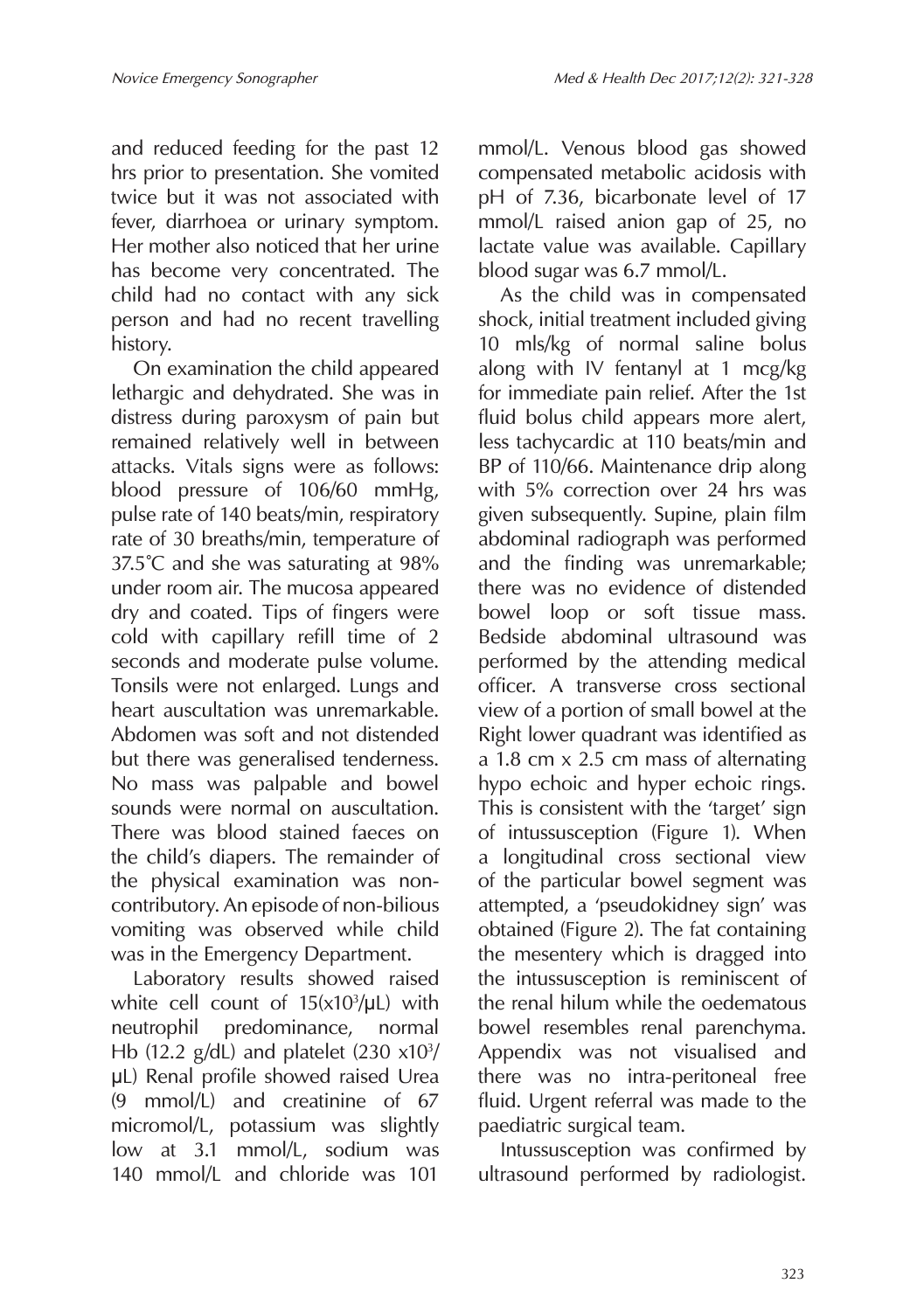

Figure 1: Target sign. Thick arrow indicating the 'target-sign'



Figure 2: Pseudokidney sign. Arrow showing the 'Pseudokidney sign'

Hydrostatic reduction was done using saline and successful reduction was achieved with the third attempt. Child was observed in the ward for recurrence. The child remained well and was discharged home after 72 hrs observation.

#### **DISCUSSION**

Intussusception is a common cause of gastrointestinal emergency in the paediatric population. It is the most common cause of small bowel obstruction in children. The incidence of intussusception is quoted to be 2.4 per 1000 live births in the US (Waseem & Rosenberg 2008). It usually occurs between the age of 6 months to 2 yrs. Male to female ratio is 3 to 1 and this discrepancy increases with older children. Intussusception in adults is rare and is often a complication of pre-existing colonic disease like malignancy.

Intussusception results from invagination of a segment of bowel into its lumen and become telescoped into the adjacent bowel segment. The most common site for paediatric

intussusception is ileocolic, where a segment of ileum invaginated through the ileocecal valve into the colon (del-Pozo et al. 1999). The mesentery is being pulled along with the intussusceptum (the leading invaginating segment) into the recipient bowel segment and is propelled distally through peristalsis. The venous drainage become blocked causing the bowel mucosa to become engorged, oedematous and bleed into the lumen. As time passes, the perpetuating oedema compromise the arterial blood supply to the intestine, leading to bowel necrosis, perforation, peritonitis and shock.

The classic triad of colicky abdominal pain, vomiting and red currant jelly stools is only present in 30-40% of cases (Daneman & Alton 1996). Typically, pain occurs first and is episodic; pain lasts for 4-5 mins with 30 mins of pain free interval in between attacks. In infants and younger children, the only presenting complain may be irritability and in some cases, lethargy predominates. Diagnosing intussusception requires a high level of suspicion and is particularly challenging in a child who comes with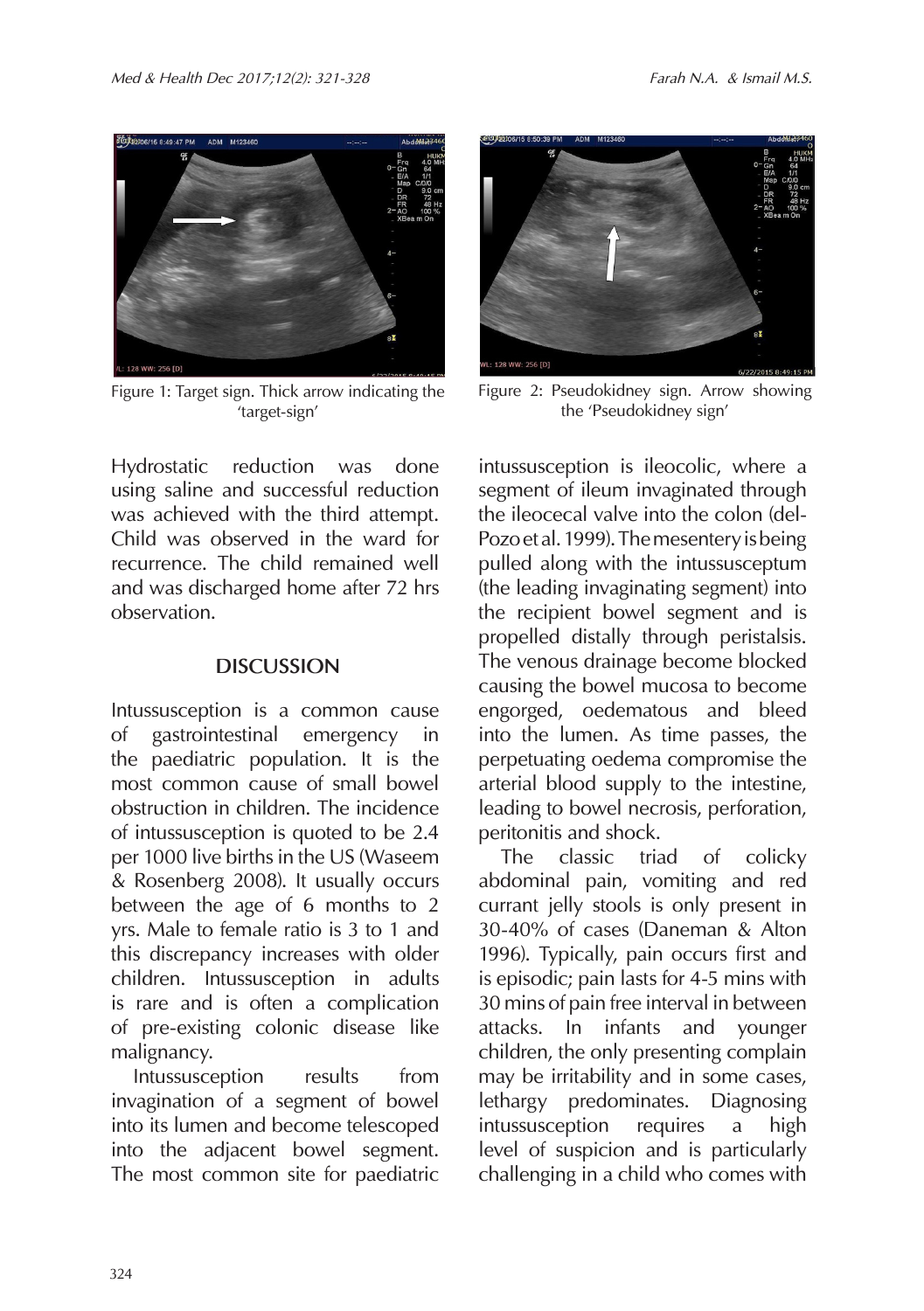vague symptoms. Plain abdominal radiographs are usually unremarkable and laboratory results are non-specific. Barium enema used to be considered as the gold standard for diagnosis. However, it is invasive, carries the risk of radiation exposure and requires the presence of on-site radiologist which is difficult to be done timely during the after hours. This delays institution of treatment. The longer time lapses, the least likely non-surgical reduction will be successful and the risk of bowel necrosis and perforation becomes greater.

The advent of ultrasound as a reliable tool to diagnose intussusception has been proven over the recent years. It is readily available, non-invasive and negates the radiation risk. It is much safer compared to barium enema, as leakage of contrast into the peritoneum carries high morbidity. When performed by an experienced operator, the sensitivity is as high as 98-100% and specificity is between 88-100% (Hryhorczuk & Strouse 2009). Typical ultrasound signs of intussusception are target sign and pseudo kidney sign, a transverse and cross longitudinal view of intussusception, respectively.

In this case report, the resident medical officer who attended to this case is a trainee in Emergency Medicine postgraduate programme. He had underwent 1 month of intensive training on bedside ultrasound in the emergency setting which includes bedside teaching and lectures. At the end of the 1 month period, the trainee is required to complete a logbook and related assessments. This 1-month period

exposed the trainee to multiple skill sets but he was not trained specifically in diagnosing intussusception in the paediatrics population. Almost all of the case reports and studies on this area involve emergency physicians who was given focused training on performing abdominal ultrasound in children. Ramsay and Halm (Ramsay & Halm 2014) published the first case report of a paediatric resident diagnosing intussusception by bedside ultrasound in a 4-year-old boy under the guidance of a pediatric emergency attending with ultrasound training. This begets the question whether novice sonographers are capable to accurately diagnose intussusception in the paediatrics population? And what kind of training is considered sufficient for their ultrasound findings to be consistent and reproducible?

A retrospective review (Lam et al. 2014) compared the accuracy of bedside ultrasound diagnosis of intussusception made by Emergency Physicians to the "formal" diagnostic study such as ultrasound, CT and barium enema performed in the Radiology Department. Out of 1631 of the medical records been reviewed in a single centre, 44 met the inclusion criteria. Bedside ultrasound was found to be 100% sensitive (95% CI was 66- 100%) and 94% specific (95% CI was 79-99%).

In another study (Riera et al. 2012), a prospective observational study was conducted in the emergency department of a paediatrics tertiary centre. A total of 82 patients aged between 3 months and 10.5 yrs with suspected intussusception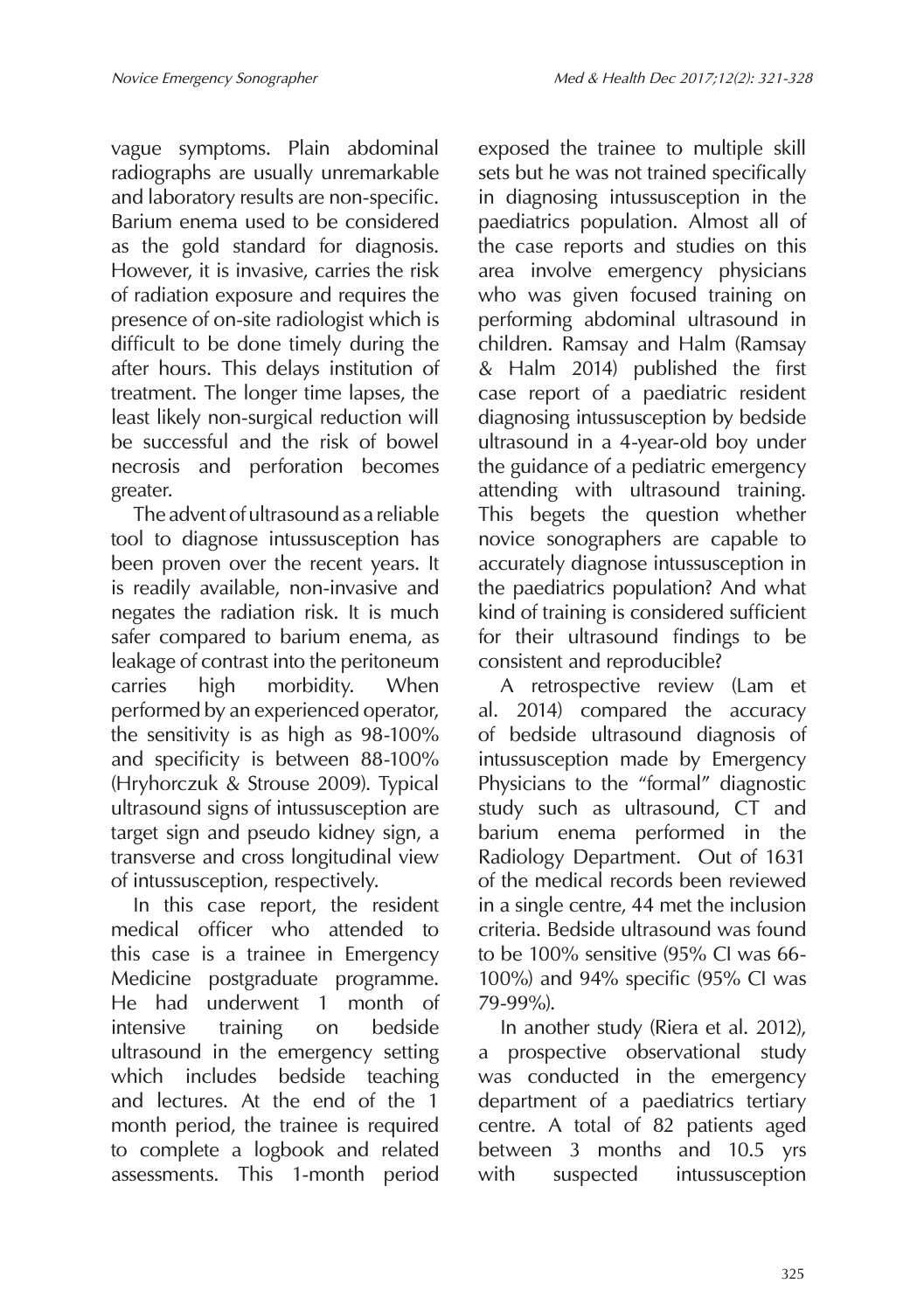were enrolled. They first underwent bedside ultrasound by paediatrics emergency physicians. Afterwards, another ultrasound was performed by diagnostic radiologists and these results were used as the reference standard. Bedside ultrasound had a sensitivity or positive predictive value of 85% (95% CI was 54% to 97%) and specificity or negative predictive value of 97% (95% CI was 89 or 99%).

These two studies brought forward several issues and implications. Firstly, bedside ultrasound diagnosis has the potential to be quickly learned and accurately performed by novice sonographers with limited and focused training. Secondly, the ability to perform rapid and serial ultrasound at bedside is invaluable in a busy emergency setting as it can improve patient care and and resource utilization. Bedside diagnosis is particularly advantageous in a centre where comprehensive paediatric radiology services are not available or during the after hours. Timely diagnosis at bedside will expedite referral to surgical and radiology services, transfer to referral centre and time to successful reduction (Gingrich et al. 2013).

These two studies however showed contrasting result in term of the positive predictive value of bedside ultrasound. The first study demonstrated sensitivity to be as high as 100% whereby the second study quoted 85%. The 1st study's major limitations are in its retrospective design and the possibility that bedside ultrasound results that are incongruent with formal study were not recorded, allowing for underestimation of false negative rates.

The ability of bedside ultrasound to rule in intussusception is high in both study; at 94% and 97%, respectively.

It is generally accepted that ultrasound training is required for physicians performing point-of care ultrasound in the emergency setting. One study (Chang et al. 2013) demonstrated statistically better outcomes when bedside ultrasound in children with suspected intussusception were performed by emergency physicians with training compared to those without training. However, there has been no agreement on what constitute as sufficient training for novice sonographers. The first study by Lam (Lam et al. 2014) subjected the emergency physicians to a minimum 1 hr of didactic training on the use of bedside ultrasound using paediatric transducers. They did not go on to explain what the didactic training comprise of. Riera (Riera et al. 2012) subjected the 6 emergency physicians to 1 hr of training under paediatric radiologists. The session included a didactic component on sonographic appearances of ileocolic intussusception, review of images with positive and negative results for intussusceptions, and a hands-on component with a live child model. In the study by Chang (Chang et al. 2013), the emergency physicians received 1 month of training in abdominal ultrasound supervised by gastroeneterologist. All of the studies did not mention whether any assessment was done at the end of training to assess competency.

A recent review (Raymond-Dufresne & Ghanayem 2012) concluded that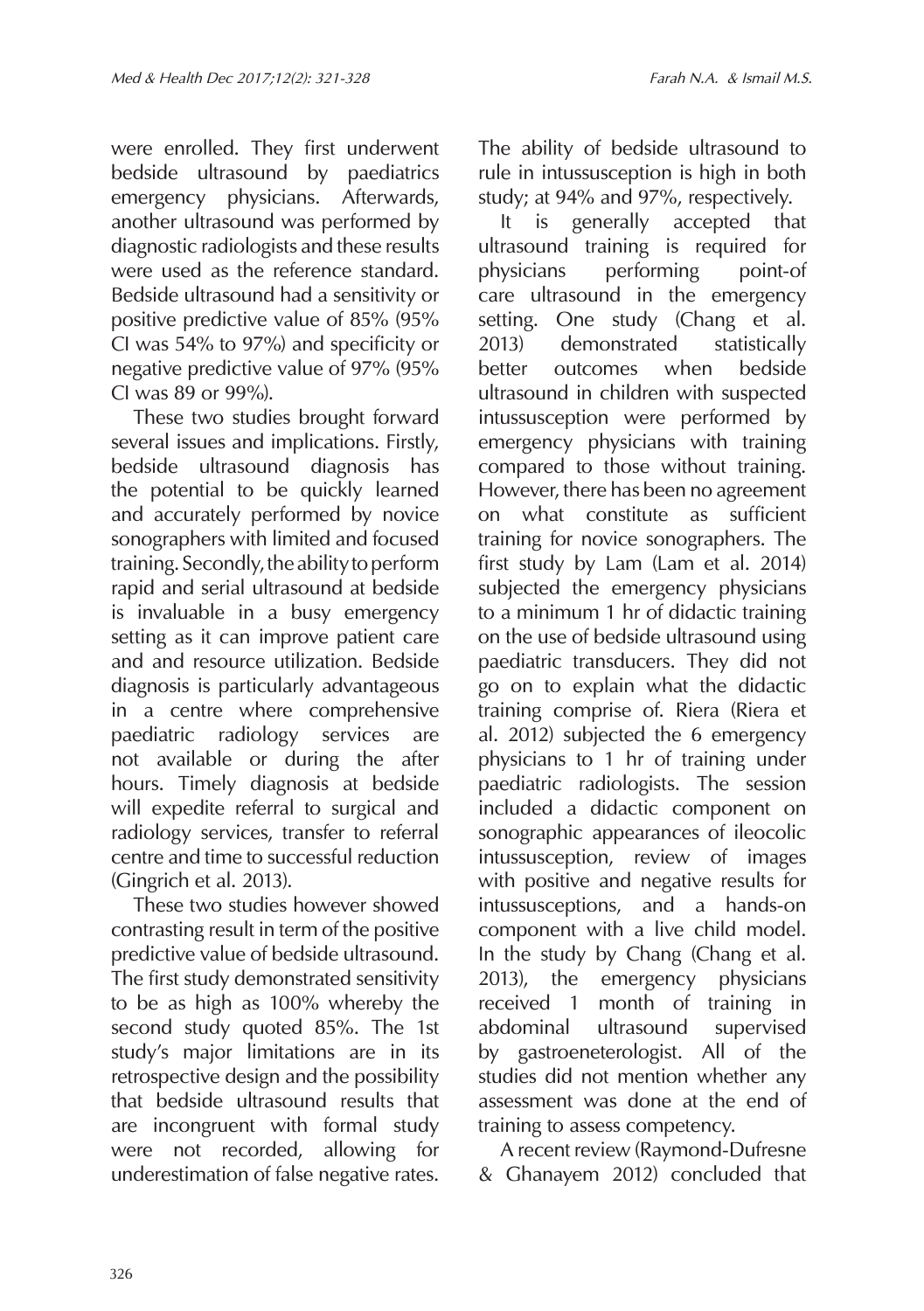although bedside ultrasound performed by emergency physicians are specific enough to rule in intussusception, its ability to rule out the diagnosis needs to be further explored. This is because of the clinically unacceptable and large variation in reported sensitivities. Due to relative rarity of intussusception and paucity of skilled physician sonographers, there is a need for a further study on this topic involving collaboration with multiple centres and larger sample size. It would be immensely helpful if a standardised training for the recruited physicians is drawn up for future studies. The ease of use even among the novice sonographers highlight the importance of providing training on pediatric abdominal ultrasound to the trainees and residents in Emergency Medicine.

### **CONCLUSION**

Bedside ultrasound is a safe and cost effective tool for rapid diagnosis of intussusception in the paediatric population. With focused didactic training, it has been shown that even novice physician sonographers are able to competently identify the classic ultrasound signs of intussusception. In children who present with vague symptoms and non-contributory physical examination, bedside ultrasound performed in the Emergency Department can be invaluable and negates the need for extensive investigations like CT scan or barium enema. It has a high specificity to accurately rule in the diagnosis. However, in cases with negative finding on bedside ultrasound,

continuing observation and serial focused ultrasound may be warranted, as well as referral to radiologist for formal diagnostic study.

# **REFERENCES**

- Chang, Y.J., Hsia, S.H., Chao, H.C. 2013. Emergency physicians performed ultrasound for paediatric intussusception. *Biomed J* **36** (4): 175-8.
- Chen, L, Baker, M.D. 2007. Novel applications of ultrasound in pediatric emergency medicine. *Pediatr Emerg Care* **23**(2):115–23.
- Daneman, A., Alton, D.J. 1996. Intussusception. Issues and controversies related to diagnosis and reduction. *Radiol Clin North Am*  **34**(4):743-56.
- del-Pozo, G., Albillos, J.C., Tejedor, D., Calero, R., Rasero, M., de-la-Calle, U., Lopez-Pacheco, U. 1999. Intussusception in children: current concepts in diagnosis and enema reduction. *Radiographics* **19**(2):299-319.
- Gale, H.I., Gee, M.S., Westra, S.J., Nimkin, K. 2016. Abdominal ultrasonography of the pediatric gastrointestinal tract. *World J Radiol* **8**(7): 656- 67.
- Gingrich, A.S., Saul, T., Lewiss, R.E. 2013. Point-ofcare ultrasound in a resource-limited setting: diagnosing intussusception. *J Emerg Med* **45**(3): e67-70.
- Hryhorczuk, A.L., Strouse, P.J. 2009. Validation of US as a first-line diagnostic test for assessment of pediatric ileocolic intussusception. *Pediatr Radiol* **39**(10):1075–9.
- Lam, S.H., Wise, A., Yenter, C. 2014. Emergency ultrasound for the diagnosis of paediatric intussusception. *World J Emerg Med* **5**(4): 255- 8.
- Ramsay, K.W., Halm, B.M. 2014. Diagnosis of intussusception using bedside ultrasound by a paediatric resident in the emergency department. *Hawaii J Med Public Health* **73**(2): 58-60.
- Raymond-Dufresne, E., Ghanayem, H. 2012. BET 2: Can emergency physicians safely rule in or rule out paediatric intussusception in the emergency department using bedside ultrasound. *Emerg Med J* **29**(10): 854–5.
- Riera, A., Hsiao, A.L., Langhan, M., Goodman, T.R., Chen, L. 2012. Diagnosis of intussusception by physician novice sonographers in the emergency department. *Ann Emerg Med* **60**(3): 264–8.
- Shanbogue, R.L, Hussain S.M., Meradji, M., Robben, S.G., Vernooij, J.E., Molenaar, J.C. 1994. Ultrasonography is accurate enough for the diagnosis of intussusception. *J Pediatr Surg*